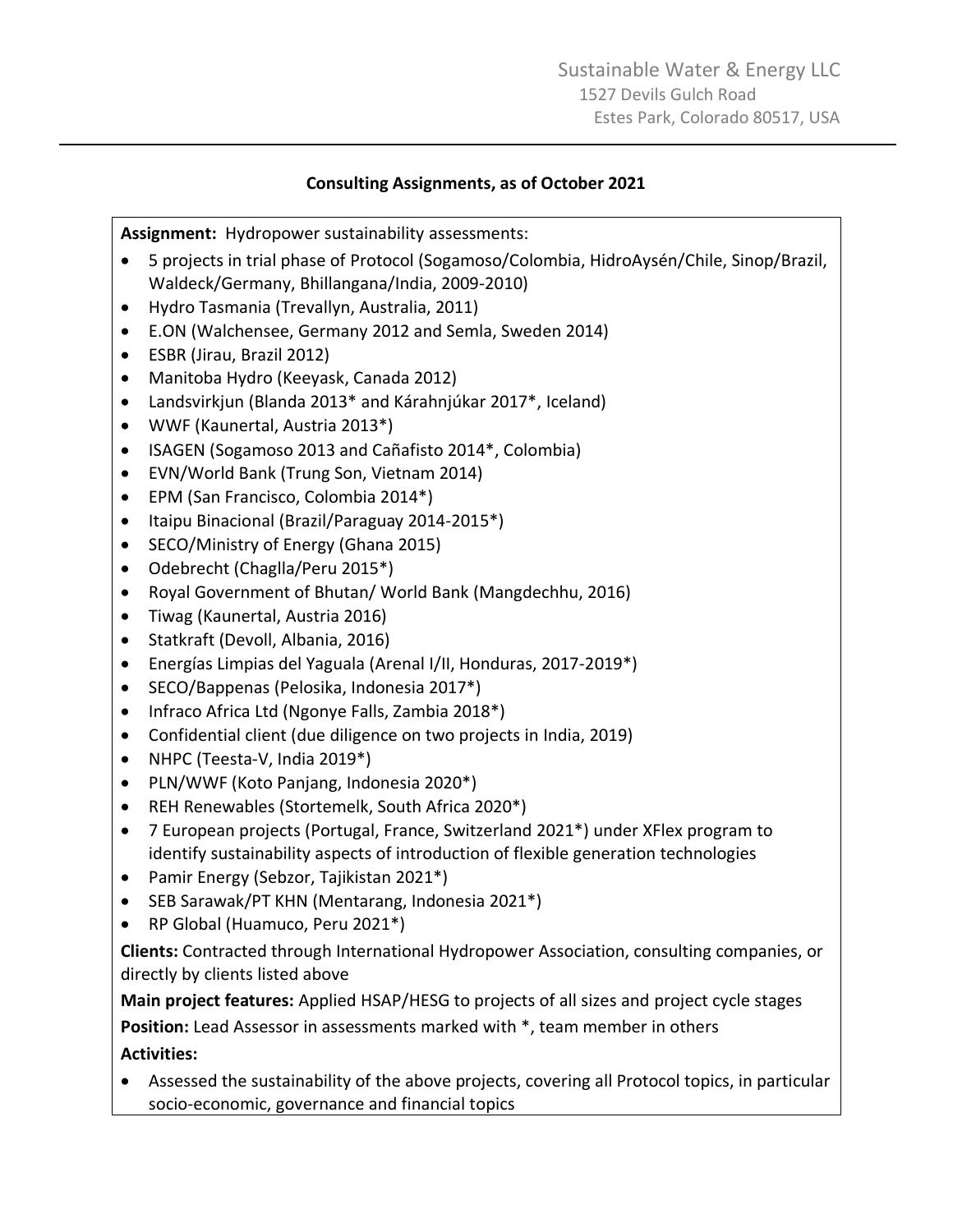- Conducted introductions and trainings on sustainability of renewable energy in general, and the HSAP/HESG and HST in particular, for multiple audiences (e.g. World Bank staff in 2020)
- Chair of HSAP Governance Committee 2011-2013
- Developed Geothermal Sustainability Assessment Protocol (GSAP) with working group of Icelandic government agencies and power companies, led trials on two geothermal projects (Theistareykir, 2017 and Hellisheidi, 2018), scoped geothermal project in Indonesia (Graho Nyabu, 2019), and supported International Geothermal Association (IGA) in adoption and roll-out of GSAP

**Assignment:** Sustainability Training Program

**Year:** 2021

**Location:** Nepal

**Client:** World Bank

**Main project features:** Capacity building for state-owned power company and power sector institutions

**Position:** Coordinator and trainer

#### **Activities:**

- Developed customized training program in coordination with IHA Training Academy, World Bank ESF teams, and other financial institutions (ADB, EIB etc.)
- Coordinated assisted self-assessment of large new hydropower project

**Assignment:** Estimation of Reservoir GHG Emissions

**Year:** 2021

**Location:** Myanmar

**Client:** WWF

**Main project features:** Capacity building on understanding emissions and using emissions data for policy and advocacy purposes

**Position:** Technical Advisors

**Activities:** 

- Developed briefing paper on methods
- Estimated and validated GHG emissions from 3 reservoirs using G-Res tools

**Assignment:** Due diligence of multi-purpose reservoir project

#### **Year:** 2021

**Location:** Southern Africa

**Client:** Confidential

**Main project features:** Support for stage-gate decision by private developer

**Position:** Lead Advisor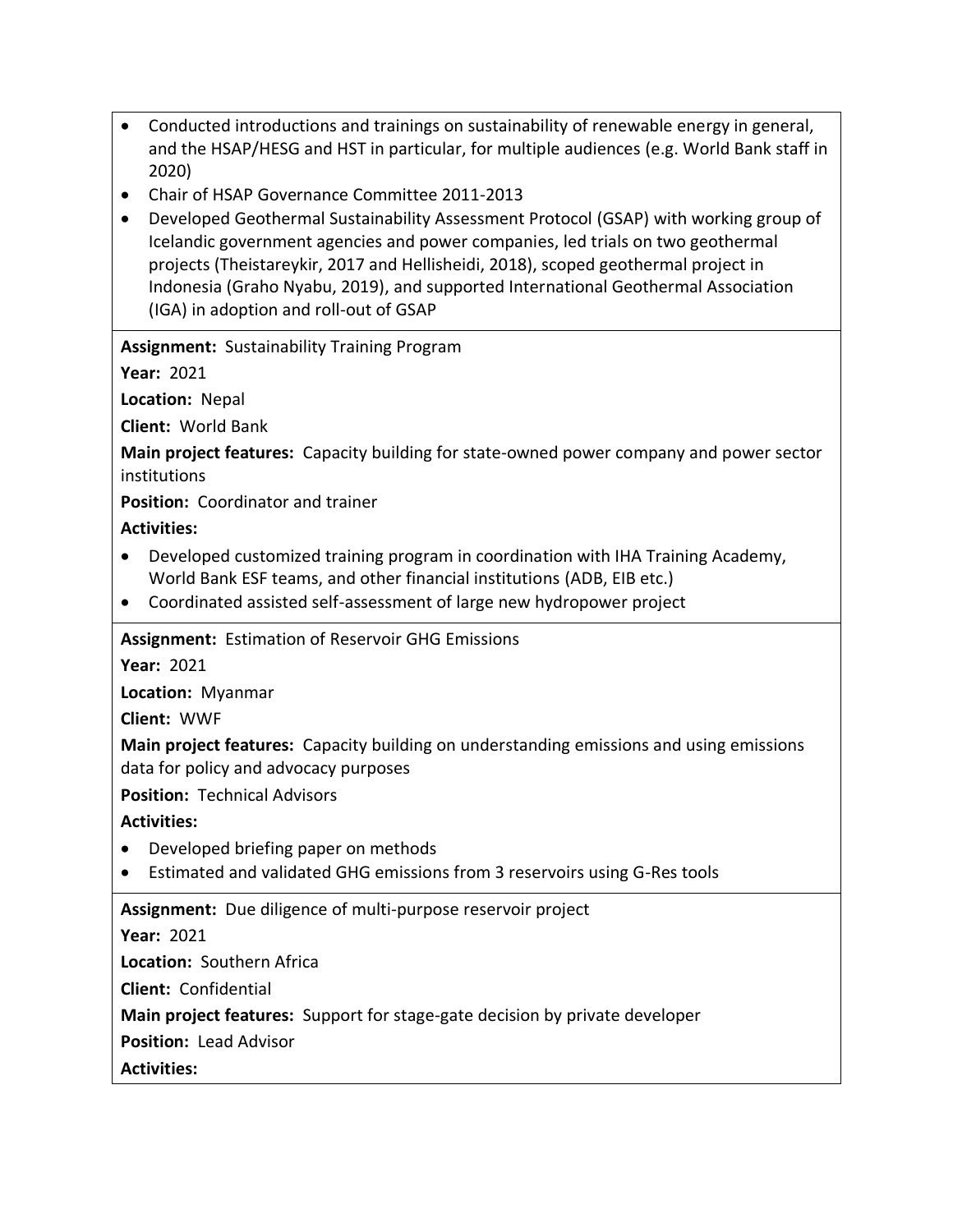- Led small team of hydropower experts to review existing documentation and identify technical, commercial, and E&S gaps, risks and mitigation options
- Advised client on next steps

**Assignment:** Guidance for Mekong River Commission (MRC); review of socio-economic transboundary impacts of hydropower projects

**Year:** 2018-2021

**Location:** Lower Mekong River Basin

**Client:** Mekong River Commission, GIZ

**Main project features:** Framework contract to support MRC's work on mainstream hydropower projects

**Position:** International Socio-Economic Expert

# **Activities:**

- Drafted socio-economics chapter of updated Design Guidelines for mainstream hydropower projects
- Conducted technical review for prior notification process for Pak Lay, Luang Prabang and Sanakham projects
- Advised implementation of action plan on Pak Beng and Pak Lay projects
- Supported socio-economic modelling and MRC working papers

**Assignment:** Program for Aquatic Resources Improvement (PAANI)

**Year:** 2019-2021

**Location:** Nepal

**Client:** USAID/WWF

**Main project features:** Reduce threats to freshwater biodiversity, and increase the ability to adapt to the adverse impacts of climate change through improved water management **Position:** Institutional and Policy Specialist

**Activities:** 

- Analysed regulatory, institutional and policy context for hydropower, energy and water management planning and development in Nepal
- Advised on pathways for uptake of system-scale planning analysis
- Advised on strengthening of environmental and social safeguards for hydropower development in Nepal
- Advised on the methodology of the three studies (energy options assessment, high conservation value rivers, Karnali system-scale plan and scenarios)
- Drafted analyses and contributed to final reports and training program

**Assignment**: Cumulative Impact Assessment of Hydropower in the Myitnge Basin

**Year**: 2019

**Location**: Myanmar **Client**: IFC/Sweco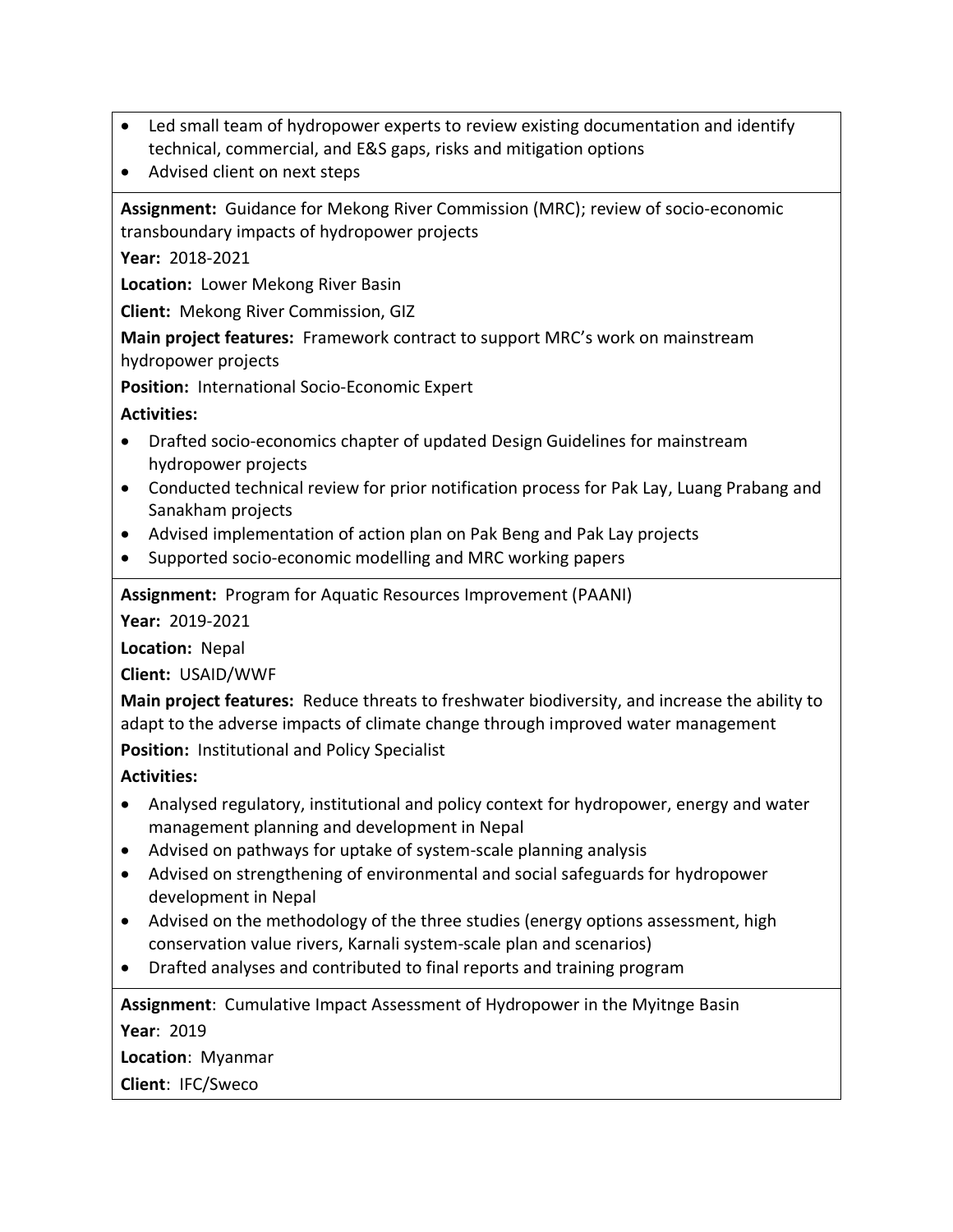**Main project features**: First cumulative impact assessment in Myanmar, in a sub-basin with several projects under preparation

**Position**: Socio-Economics Expert

# **Activities**:

- Supported developing methodological approach and baseline studies
- Defined of socio-economic VECs
- Participated in in-country meetings for data acquisition, discussion of results, stakeholder engagement
- Contributed to reports and other deliverables

# **Assignment**: Framework Contracts

**Year**: 2019-2021

**Location**: Home office

**Client**: WWF

**Main project features:** Research on grid integration of variable renewables; floating solar PV; priority hydropower projects for WWF engagement; individual hydropower projects such as Inga (DRC); financial flows into hydropower

**Position**: Consultant

**Activities**:

- Researched and drafted papers and presentations
- Led webinars for WWF staff

**Assignment**: How-To Guides on Benefit Sharing, Downstream Flow Regimes, Infrastructure Safety and Protected Areas in Hydropower Projects

**Year**: 2019-2021

**Location**: Home office

**Client**: IHA

**Main project features:** Drafted three and co-drafted one of the first guides, in a series of guides, on achieving good practices in hydropower sustainability

**Position**: Consultant

**Activities**:

- Reviewed Protocol assessments
- Interviewed experts and stakeholders
- Drafted guides
- Contributed to Benefit Sharing workshop at IHA Congress 2019 and Protected Areas session at IHA Congress 2021

**Assignment**: Strategic Advice on Hydropower Engagement

**Year**: 2018

**Location**: Home Office

**Client**: Conservation International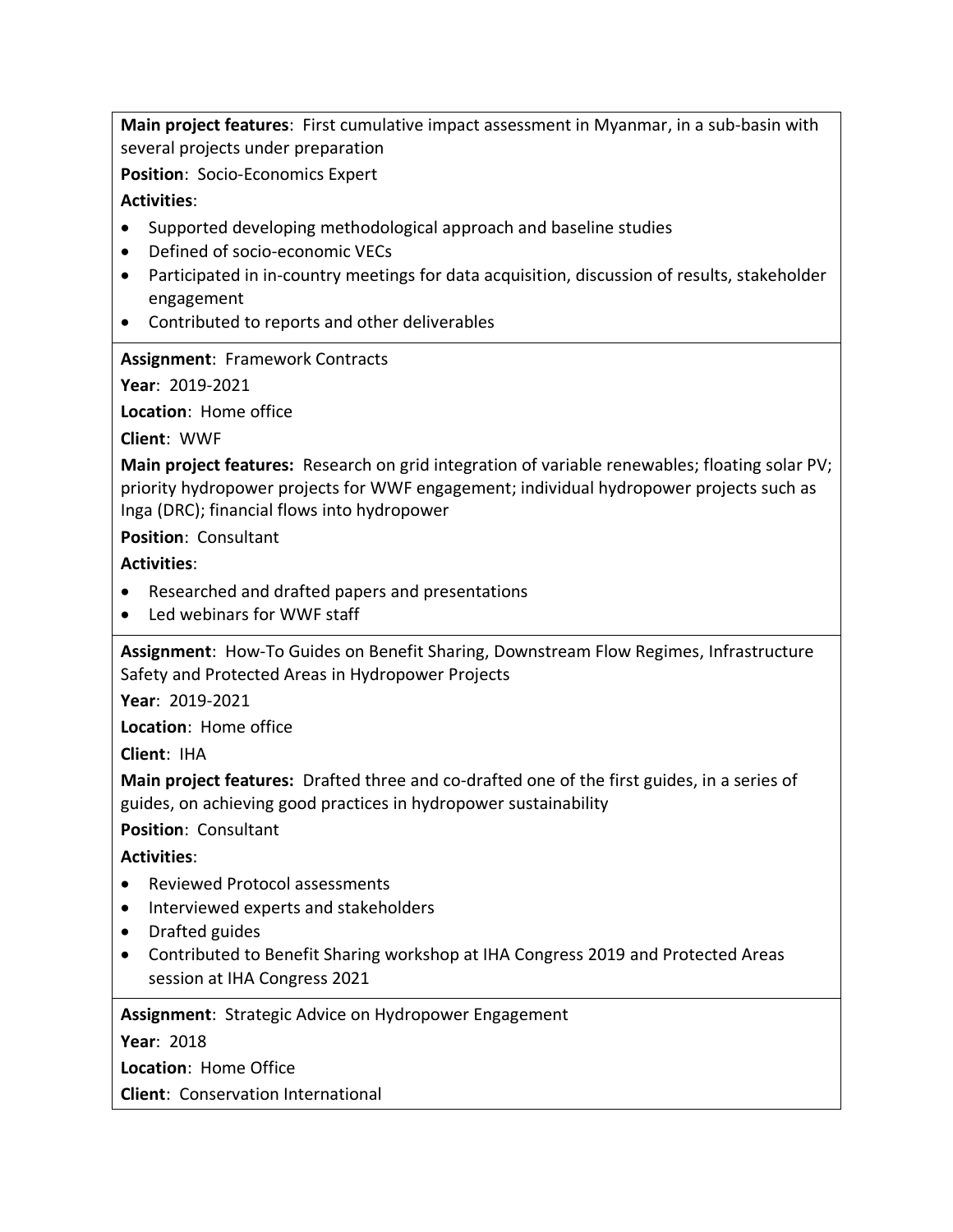**Main project features**: Analysis of CI's track strengths, needs, opportunities, and options for next steps

**Position**: Adviser

### **Activities**:

- Reviewed documents and interviews
- Drafted report, facilitated workshop

**Assignment**: Cumulative Impact Assessment for Hydropower in the Kuri-Gongri Basin

**Year**: 2017-2018

**Location**: Bhutan

**Client**: Royal Government of Bhutan/World Bank/Sweco

**Main project features**: First cumulative impact assessment in Bhutan, eastern region

**Position**: Socio-Economic Specialist

**Activities**:

- Supported development of methodological approach and baseline studies
- Defined of socio-economic VECs
- Participated in in-country meetings for data acquisition, discussion of results, stakeholder engagement
- Contributed to reports and other deliverables

# **Assignment**: Sustainable Hydropower Guidelines

**Year**: 2016-2017

**Location**: Bhutan

**Client**: Royal Government of Bhutan/World Bank/AF

**Main project features**: Development of practical guidelines for hydropower development **Position**: Socio-Economic Specialist

**Activities**:

- Reviewed international guidelines and Bhutanese regulations
- Drafted socio-economic guidelines
- Conducted discussions with Bhutanese stakeholders, trained government staff in the use of guidelines
- Contributed to reports and other deliverables

**Assignment**: Improving Hydropower Outcomes Through System-Scale Planning - An Example from Myanmar

**Year**: 2016

**Location**: Myanmar

**Client**: DFID, subcontracted through TNC and WWF

**Main project features**: Demonstration of how system-scale planning can improve cumulative development outcomes and build awareness of modern planning and assessment methods **Position**: Author and Lead Consultant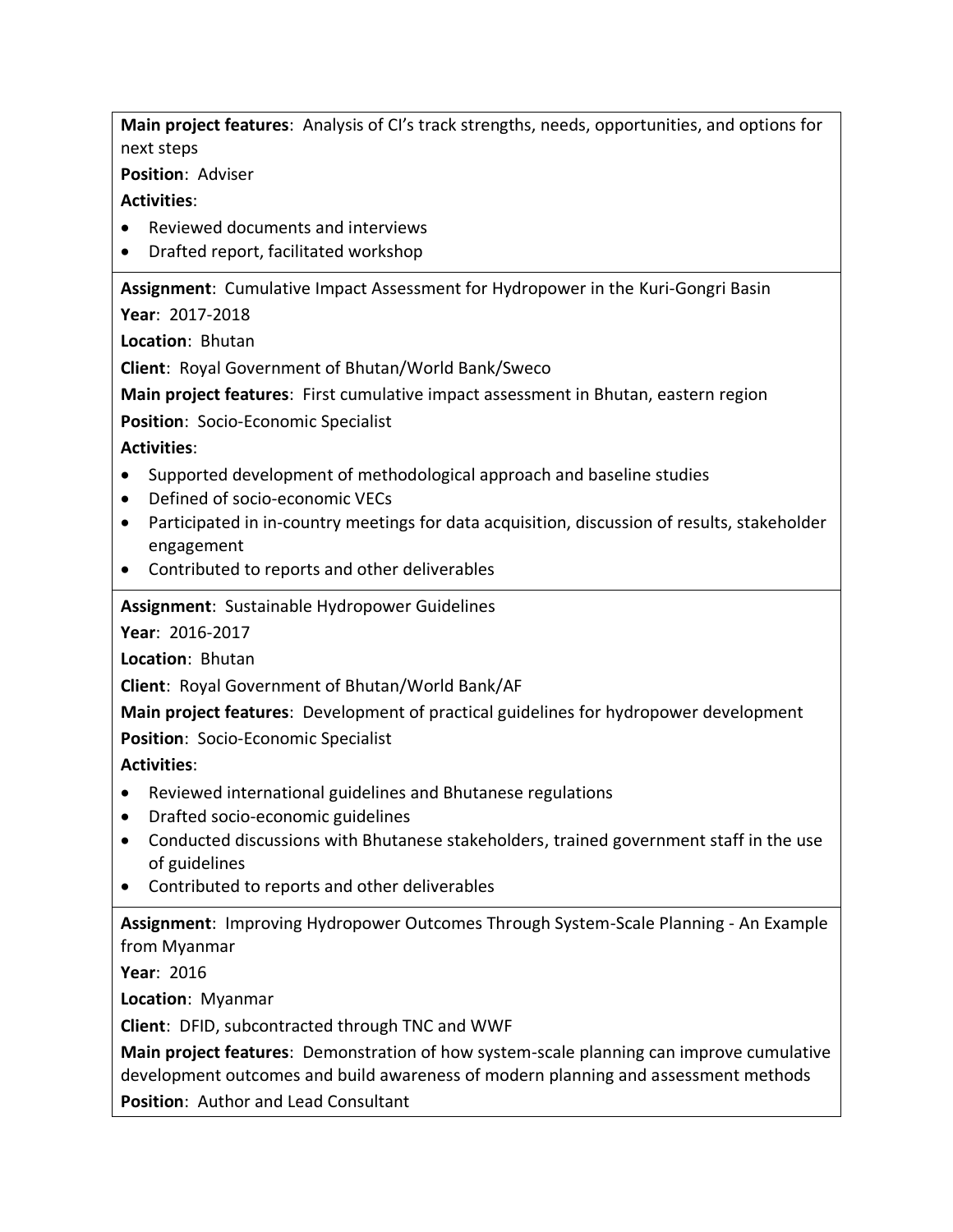#### **Activities**:

- Drafted background paper for selecting country from among DFID tier-1 countries
- Conducted scoping mission
- Advised on methodology and selection of consultant team, drafted work plan and inception report
- Coordinated technical meeting among TNC, WWF and academic researchers to identify modelling approach and data requirements
- Coordinated three-week in-country mission for stakeholder engagement, data acquisition, generation and visualization of results
- Drafted main report, factsheets, presentations
- Presented approach and results at meetings and conferences, including World Bank Water Week 2016

**Assignment**: Restoration of Eklutna River

**Year**: 2018

**Location**: Alaska, USA

**Client**: Conservation Fund

**Main project features**: Ongoing advice to conservation organization that is supporting the restoration of a major salmon river

**Position**: Consultant

**Activities**:

- Reviewed legal, ecological, and technical documentation related to removal of dams on Eklutna River and flow requirements which would need to be diverted from Eklutna hydro plant
- Designed cooperative mechanism between stakeholders
- Analysed ratepayer impacts of flow restoration

**Assignment**: Advice on water resources management in Nepal, Tanzania, Indonesia, and in the Mekong and Amazon basins

**Year**: 2012-2013, 2018-2019

**Location**: Nepal, Tanzania, Lower Mekong countries, Amazon countries

**Client**: WWF

**Main project features**: Support to regional WWF offices in engagement on water resource issues

**Position**: Adviser

**Activities**:

- Reviewed office strategies
- Conducted stakeholder discussions
- Drafted technical and policy papers

**Assignment**: Review of the changing economics of hydropower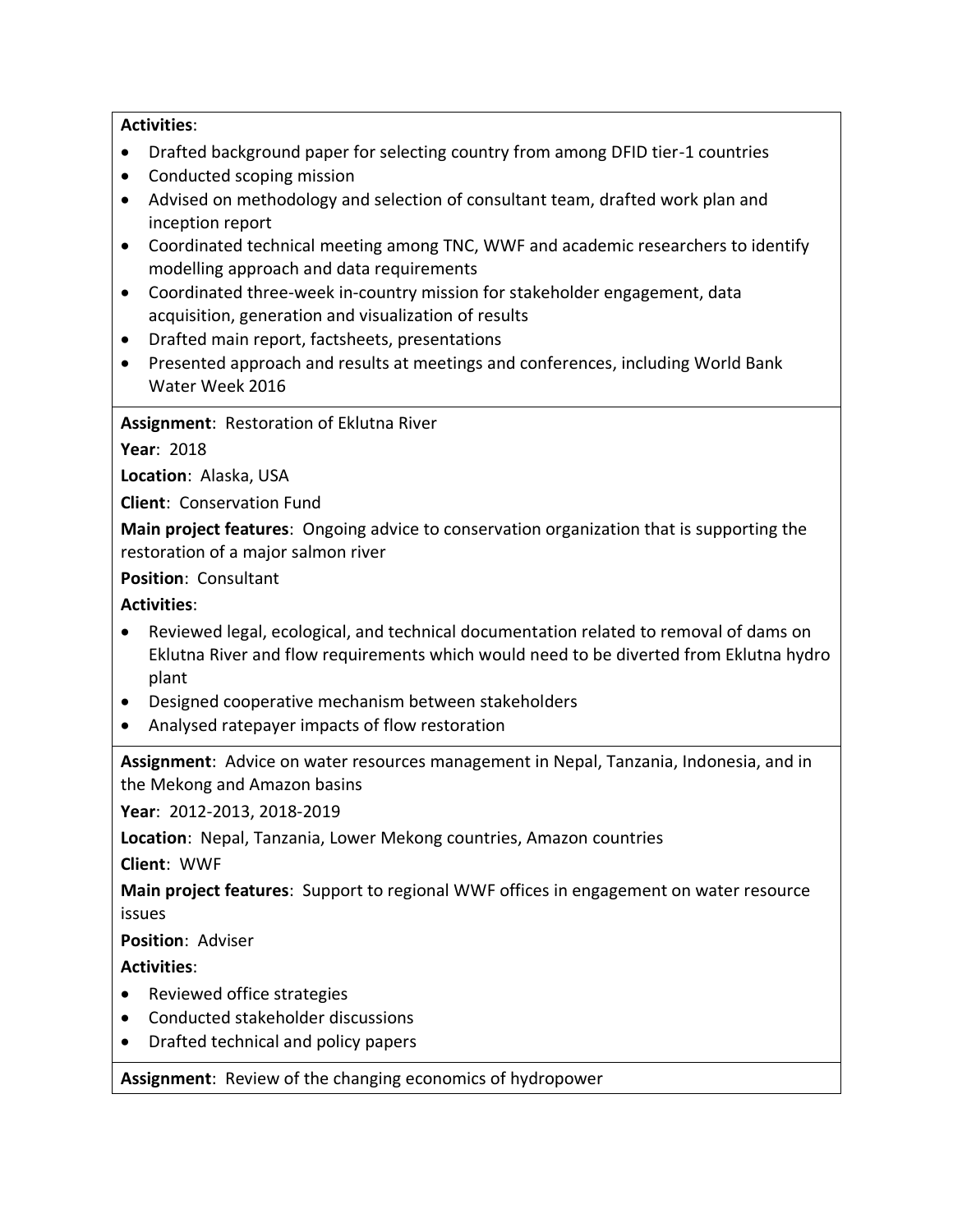**Year**: 2018 **Location**: Home Office **Client**: WWF **Main project features**: Background paper **Position**: Author **Activities**: • Drafted paper detailing recent decline of hydropower investments (except pumped storage projects), reasons behind the decline, potential for extrapolation of trends, and implications for WWF and other conservation organizations **Assignment**: Review of Stiegler's Gorge, Sambor and Stung Treng hydropower projects **Year**: 2017-2018 **Location**: Home Office **Client**: WWF **Main project features**: Support for WWF in their advocacy work **Position**: Hydropower Expert **Activities**: • Prepared analyses of risks and alternative options for Tanzania, Cambodia and Vietnam, for publication by WWF **Assignment**: Policy briefs on fragmentation and regulation of the Mekong, Irrawaddy and Salween rivers **Year**: 2016 **Location**: Mekong River Basin **Client**: WWF Greater Mekong Programme **Main project features**: Development of quantitative metrics for cumulative hydropower impacts **Position**: Author **Activities**: • Drafted non-technical briefs and presentations to explain policy implications of new methods to decision-makers **Assignment**: Training and Advice on Sustainable Energy in Bolivia **Year**: 2015, 2020 **Location**: Bolivia **Client**: WWF **Main project features**: Support for WWF Bolivia in their policy engagement **Position**: Trainer, Adviser **Activities**: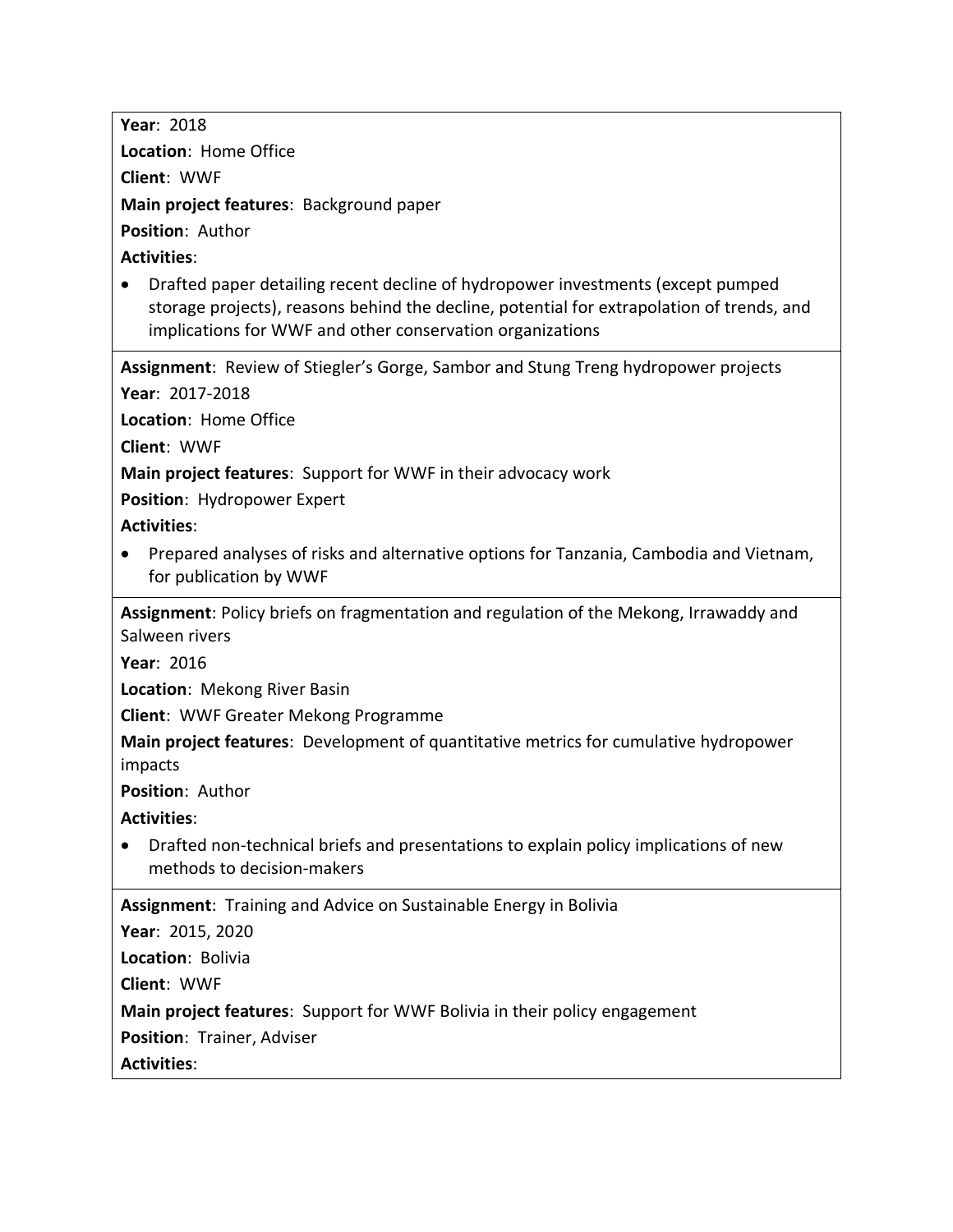- Prepared and delivered two-day training on the HSAP to officials from government, ENDE, and other stakeholders (2015)
- Prepared and participated in three energy policy roundtables (2020)
- Discussed options with ENDE and the Ministry of Energy

**Assignment**: Review of the economics of the hydropower development program and proposals for strengthening regulatory frameworks in Sarawak, Malaysia

**Year**: 2013-2015

**Location**: Malaysia

**Client**: WWF Malaysia

**Main project features**: Support for WWF in their policy work and engagement with SEB

**Position**: Adviser, Author

# **Activities**:

- Drafted two reports on i) economic development implications of Sarawak hydropower program and ii) options for improvement of project selection and assessment process
- Prepared additional briefs and presentations
- Facilitated workshops during four visits to region

**Assignment**: Study on regional planning for hydropower in Latin America

**Year**: 2014

**Location**: Latin America

**Client**: IDB, subcontracted through TNC

**Main project features**: Report on "The Next Frontier of Hydropower Sustainability"

**Position**: Author

#### **Activities**:

- Drafted several chapters in report
- Coordinated and assembled other contributions
- Presented results

**Assignment**: Study on forest management for hydrological services in Sabah

**Year**: 2014

**Location**: Sabah, Malaysia

**Client**: WWF Malaysia

**Main project features**: Support for WWF's engagement with the Forestry Department and forest concessionaires

**Position**: Adviser

- Conducted field research on the influence of forest management on the value of hydrological services for downstream water users
- Performed stakeholder engagement on options to modify concession agreements
- Drafted report and discussion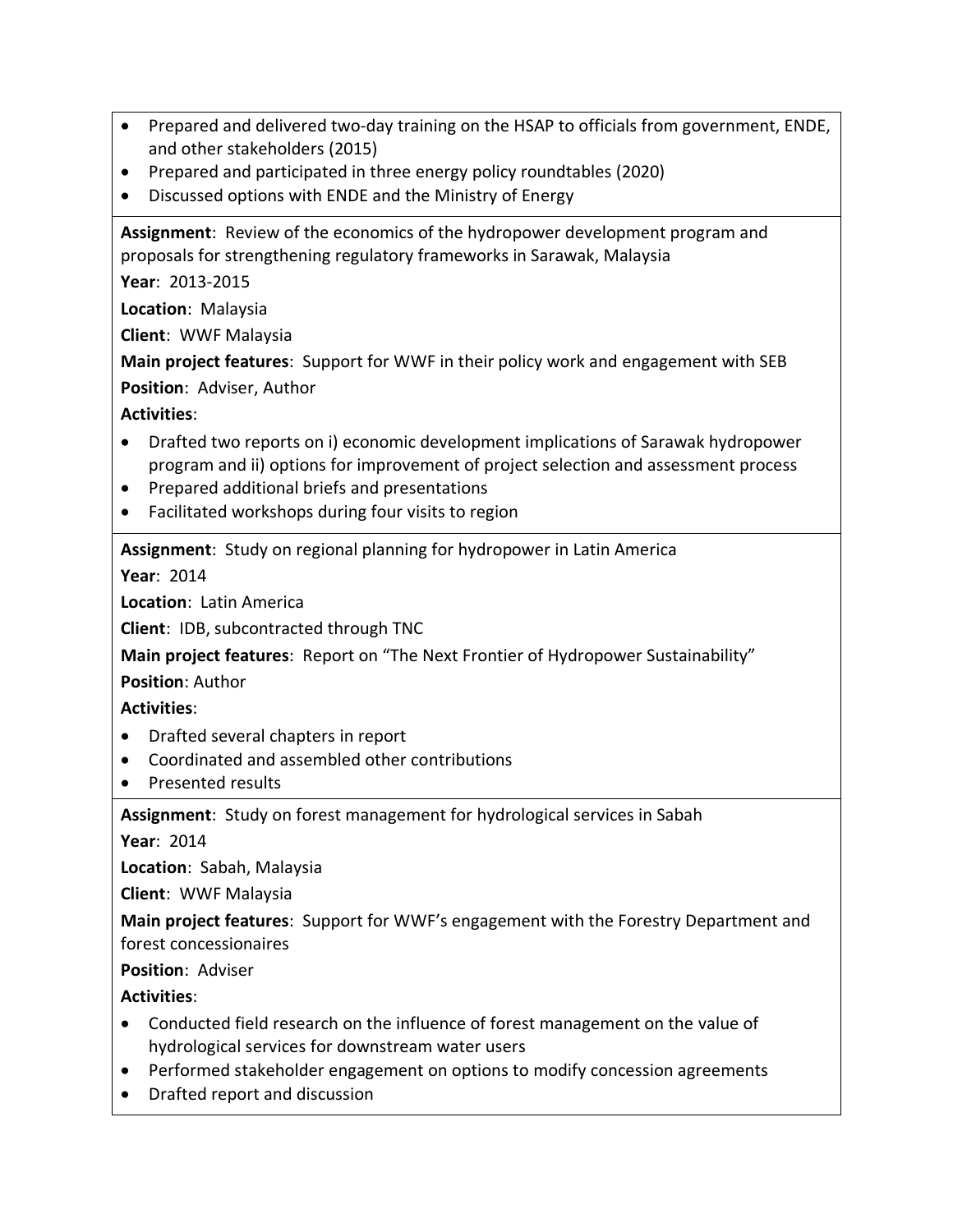**Assignment**: Study on hydropower investments, and planning and regulatory frameworks in the southern Caucasus region

**Year**: 2014

**Location**: Caucasus region

**Client**: NORAD, subcontracted through WWF Caucasus

**Main project features**: Support for WWF in their policy work and engagement with developers

**Position**: Author, Adviser

**Activities**:

- Drafted two reports on i) overview of hydropower potential, investment interest, and framework conditions in Georgia, Armenia, Azerbaijan; ii) options for improvement of project selection and assessment
- Advised WWF on their engagement strategy
- Presented and facilitated various workshops during three visits to region

**Assignment**: Review of client experiences with Hydropower Sustainability Assessment Protocol

**Year**: 2014

Location: Home office

**Client**: World Bank

**Main project features**: Contribution to World Bank publication on Protocol

**Position**: Interviewer, Author

**Activities**:

- Interviewed all developers who applied the Protocol to better understand strengths, weaknesses, costs, benefits, market potential and promotion strategies for Protocol
- Drafted report for Bank

**Assignment**: TNC framework contract

**Year**: 2013-2020

Location: US, home office, various

**Client**: The Nature Conservancy

**Main project features**: Framework contract with TNC

**Position**: Adviser

- Advised on hydropower engagement strategy
- Supported financial innovations for sustainable hydropower project (Goldman Sachs funding)
- Supported country offices Peru, Mexico, Colombia and Gabon on hydropower
- Lead author on hydropower-related publications
- Trained, coached, facilitated workshop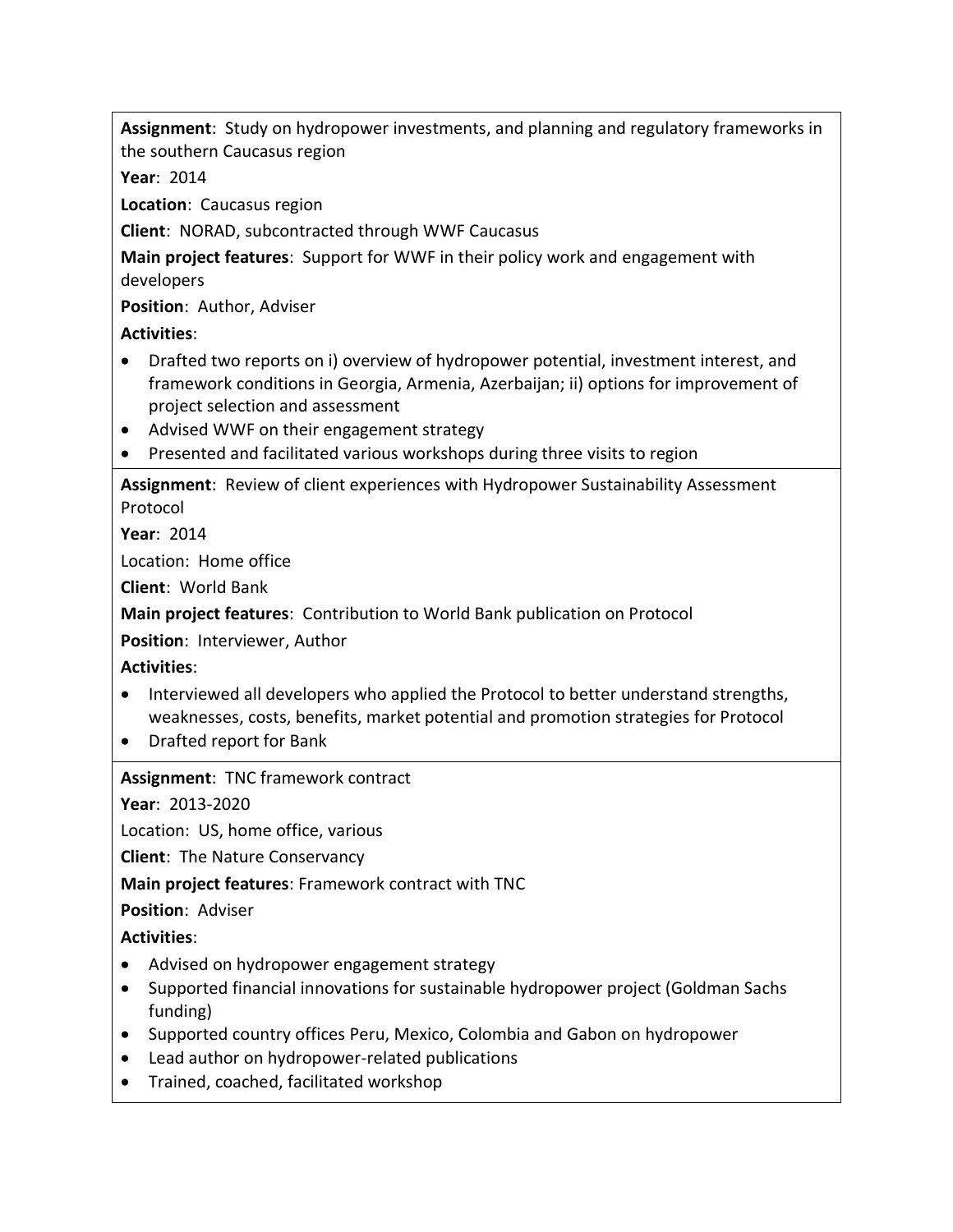**Assignment**: Review of environmental and social safeguards of South-East Asian banks **Year**: 2012

**Location**: Thailand and home office

**Client**: WWF Greater Mekong Programme

**Main project features**: Contribute to WWF's engagement work with finance sector

**Position**: Author, Adviser

**Activities**:

- Wrote background report on contribution of regional banks to infrastructure finance; interviewed Thai commercial banks, ex-im banks, IFC and DEG about their lending processes
- Drafted recommendations; co-organised and facilitated workshop

**Assignment**: Review of the ADB safeguards for hydropower and compatibility with the Hydropower Sustainability Protocol

**Year**: 2014

**Location**: Home office

**Client**: WWF International

**Main project features**: Support to WWF-ADB partnership's hydropower discussions

**Position**: Author, Adviser

**Activities**:

- Conducted desktop comparison of safeguards with Protocol; recommended applicability of Protocol to ADB operations
- Conducted compliance review of documentation for two projects in Nepal and Bhutan

**Assignment**: Review of the Chinese hydropower sector's global investments and options to influence them

**Year**: 2013

**Location**: US, China, home office

**Client**: WWF/TNC; International Hydropower Association

**Main project features**: Contributions to WWF China Fund and to IHA's congress in Beijing **Position**: Lead author

**Activities**:

- Conducted comprehensive research of Chinese hydropower industry and its global engagement
- Coordinated drafting of background paper and funding proposal; facilitated workshop

**Assignment**: Training manuals and book chapters on climate change and hydropower **Year**: 2013-2014, 2019

**Location**: Home office, Laos, Ecuador

**Client**: GIZ 2013, ADB 2014, Condesan 2019